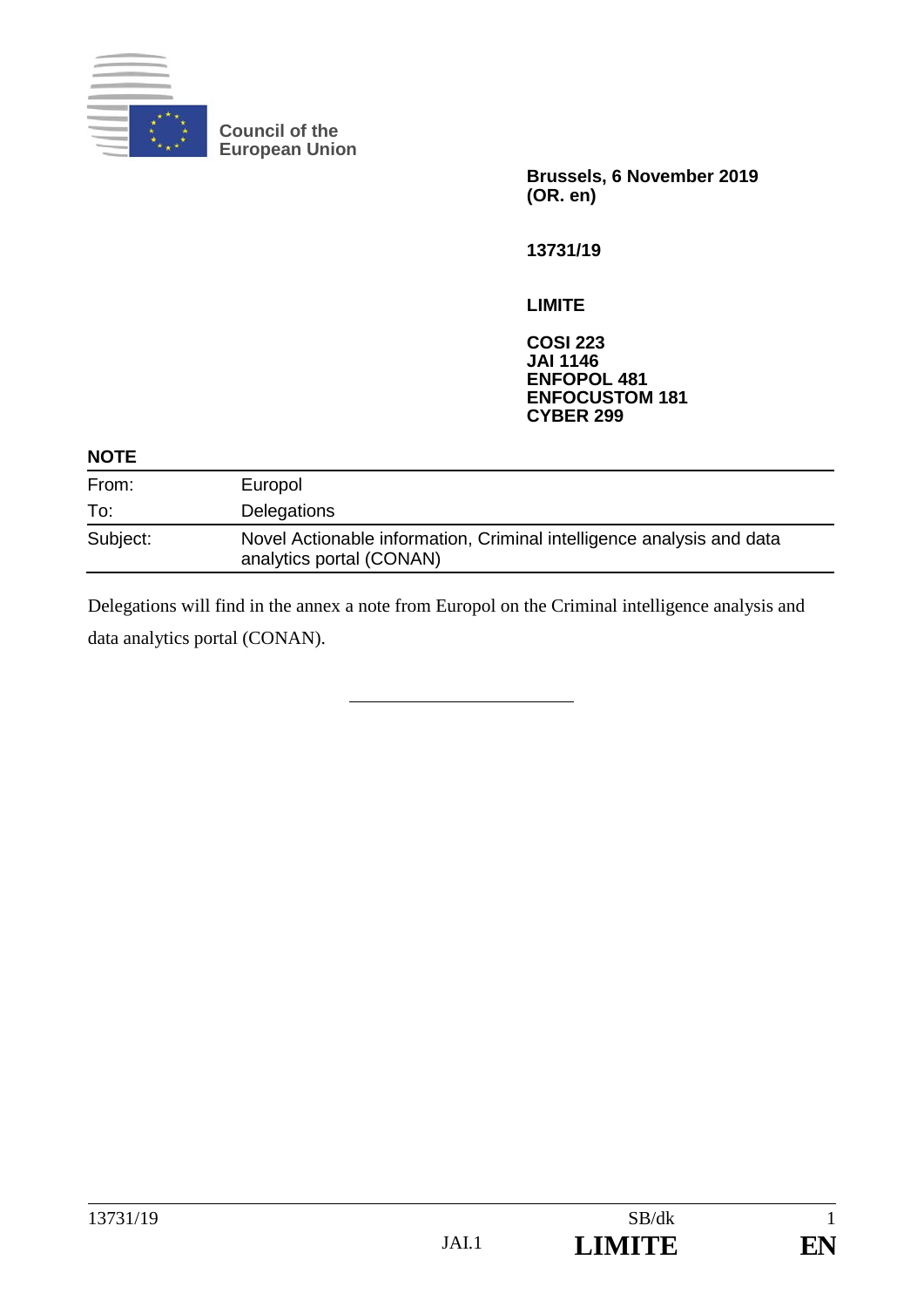

The Hague,

11/10/2019

EDOC#

1071706 v 3

**Novel Actionable information** 

Criminal intelligence analysis and data analytics portal CONAN

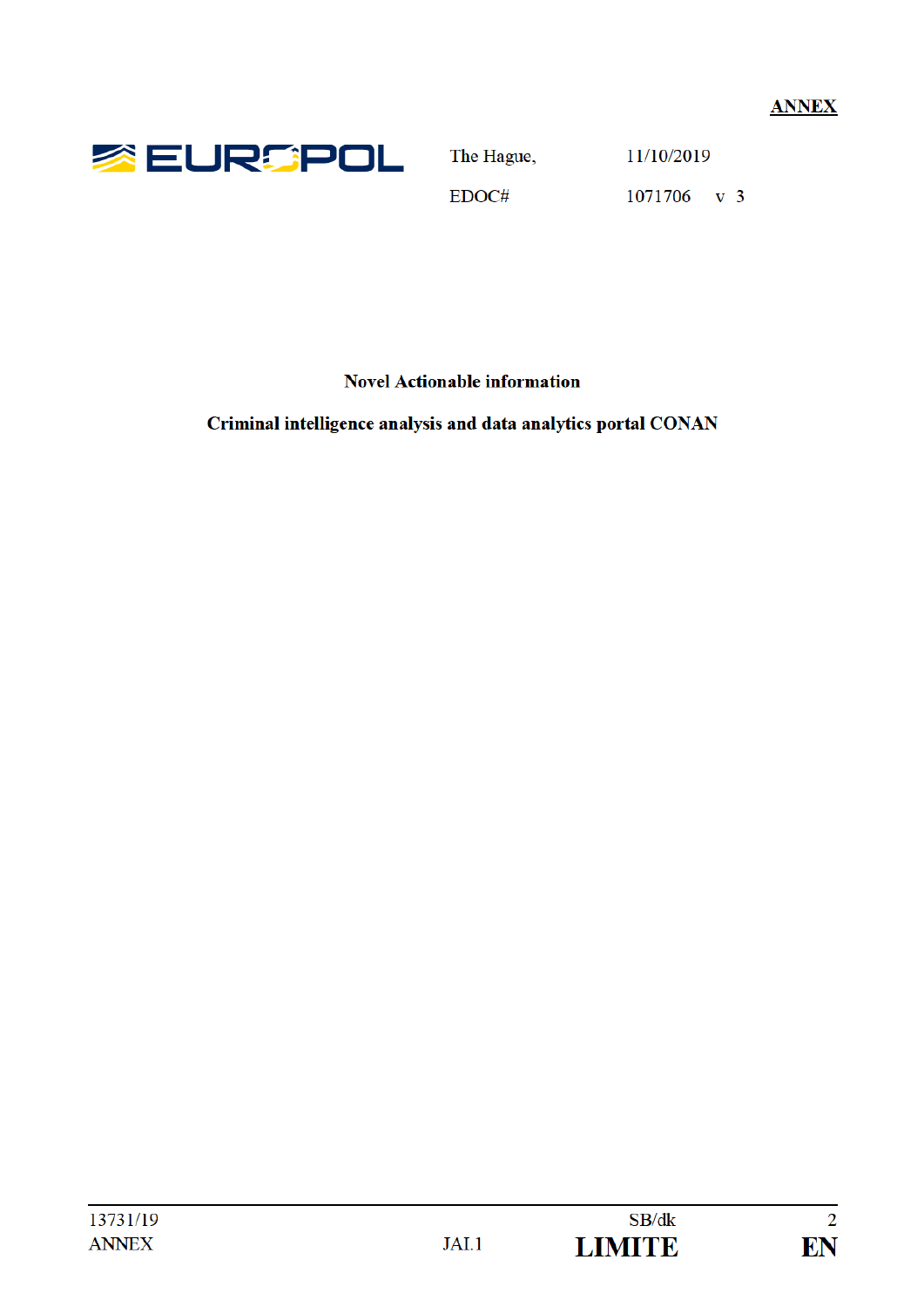# **1. Background**

In the Council conclusions on Novel Actionable Information of 6 June 2019**<sup>1</sup>**, the Council called upon Europol to present a roadmap for the development of a knowledge-sharing platform - "Novel Actionable Information" (NAI) - to the Standing Committee on Operational Cooperation on Internal Security (COSI) by the end of 2019 with the objective of connecting experts, tools, initiatives and services in the area of digital data. This platform should build upon already available experience with knowledge sharing and expert platforms, such as the Europol Platform for Experts (EPE) and avoid duplication with already existing initiatives.

This document presents the current status of the new online platform, the Member States (MS) requirements and the future plan.

Additionally, Europol was requested to establish a Working Group on Criminal Intelligence Analysis. The last meeting of that Group took place on 28/10 at Europol.

# **2. Launch of CONAN**

After an analysis of the requirements expressed by the MS**<sup>2</sup>**, Europol reached the conclusion that the majority of the requirements could be met through the use of EPE. Therefore, Europol already developed an initial platform and will perform, in cooperation with the MS a detailed evaluation and additional requirements analysis for the future platform.

On 3 October 2019 Europol launched the new criminal analysis portal, named "CONAN" (CONecting ANalysts), at the European Police Chiefs Convention. CONAN currently connects **1200 criminal intelligence analysts**, coming from the MS, EU agencies (Europol, EBCGA, Eurojust, EMCDDA, OLAF, ..) and Third partner countries. New analysts are joining up every day.



 $\mathbf{1}$ <sup>1</sup> Council conclusions on Novel Actionable Information (9720/19)<sup>2</sup>

**<sup>2</sup>** Opportunities for improving Criminal Analysis in Europe: EU Member States' requirements on criminal analysis (15200/18); Policing in a Connected World: Novel Actionable Information - Thematic discussion (5572/19); Council conclusions on Novel Actionable Information (9720/19)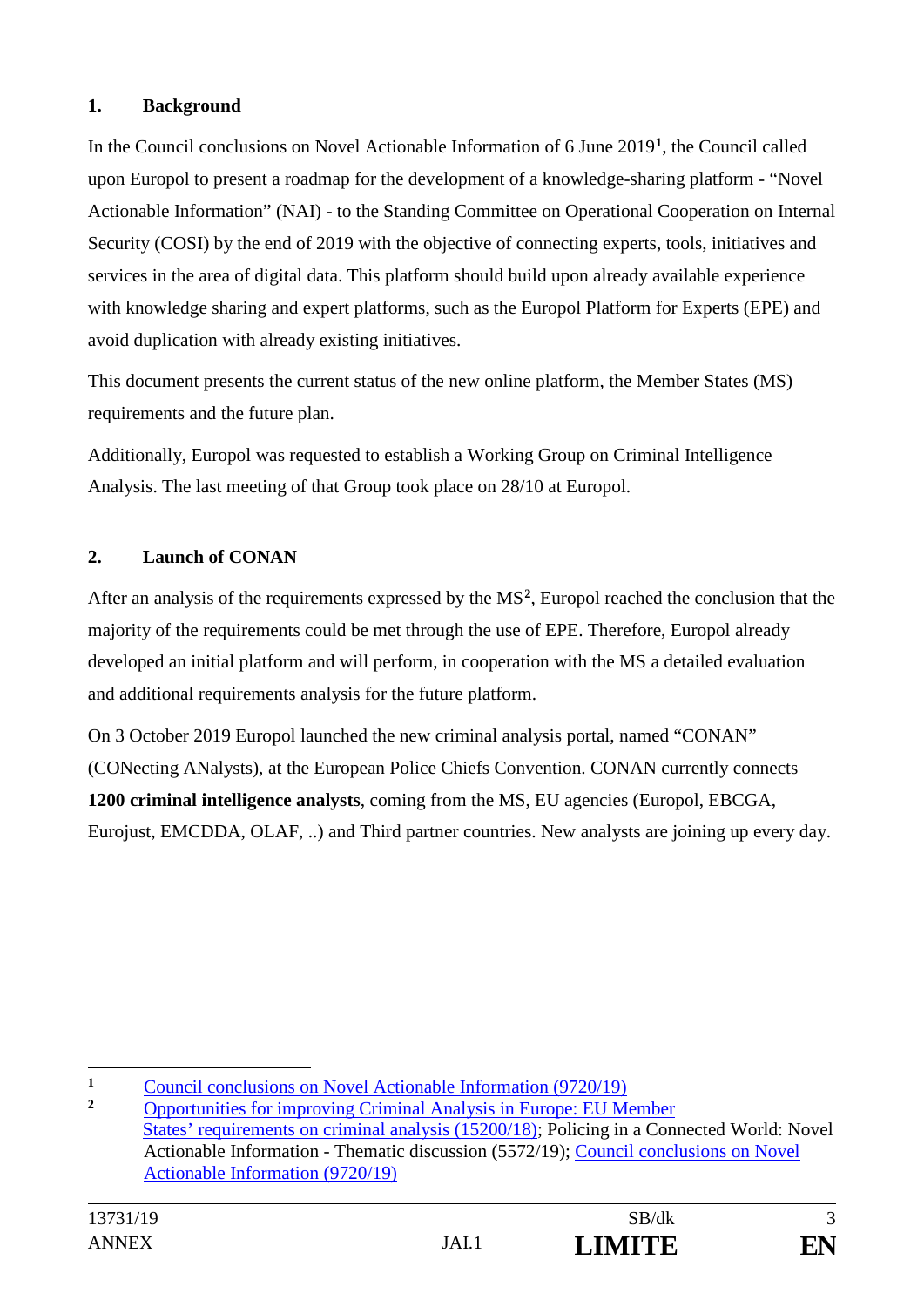# **3. Current functionalities**

The new portal has several functionalities to connect analysts and help them to align ways of performing criminal analysis between law enforcement organisations across the European Union:

- A knowledge-sharing environment, including:
	- o Best practices documents;
	- o Standards, guidelines and procedures applicable for criminal analysis (both strategic and operational);
	- o Online training;
	- o Catalogue of shared ICT applications and services.
- An interactive community, including:
	- o Discussion forums;
	- o Chat functionality;
	- o Helpdesk on criminal analysis.

### **4. Coming soon: Collaboration on data analytics and software development**

MS have expressed the wish to collaborate on software development and data analytics developments. Currently, Europol is implementing a code sharing platform for this purpose. The platform will provide users the possibility to store and co-create software tools and co-edit code. For example, MS have expressed their willingness to translate the automated data extraction functionality that Europol has developed, into their Member State language(s). The software development platform will be connected to CONAN and users will be able to use this platform with the same log-in credentials as for CONAN. The portal will be launched at the end of 2019.

### **5. Future needs**

### 5.1. Further development of CONAN: Meeting MS requirements

Parts of the requirements expressed by the MS were found not possible to meet in the short term. In addition, a number of shortcoming in the usability of the portal were reported.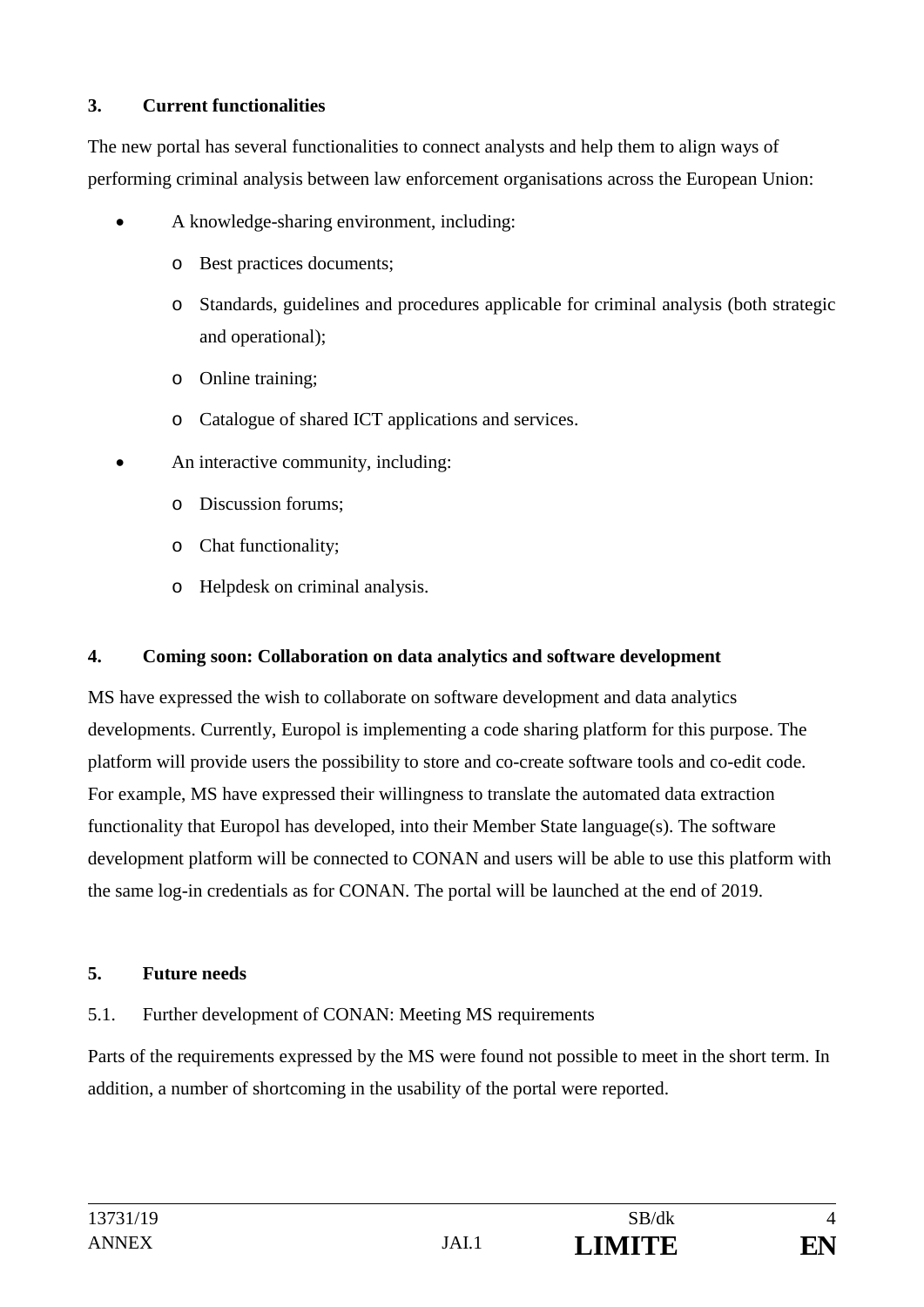- Experimentation testbed The MS expressed the need for an experimentation testbed, enabling them to test system-to-system interfaces with services listed in the catalogue of shared ICT applications and services.
- Access to external applications The portal includes a catalogue of shared ICT applications and services. The MS expressed the wish to have a common access to public ICT resources listed in the catalogue.
- Usability of the portal Users of the portal have reported some shortcomings in the usability of the portal which cannot be addressed by the current platform infrastructure.

These topics need to be further analysed to fully understand the needs of the MS. In addition, they need to be prioritised together with the MS, in order to be able to focus resources on the most important topics for the MS first. After analysis and prioritisation, Europol will present a plan for meeting the MS needs and solving the portal's shortcomings in 2020.

The plan will include an overview of the necessary technical and financial resources required to further develop this platform.

# 5.2. Management of CONAN

In order to ensure that CONAN can continue to support the connected analysts, it is important that sufficient effort is put into keeping the portal up-to-date. New content needs to be reviewed and added to the portal, and existing content needs to be kept up-to-date. In addition, moderation of the discussion forums is needed to ensure that the discussions are on-topic and questions are answered or forwarded to the relevant experts. Moreover, technical support and assistance needs to be provided to the 1200 users of the portal, and a further growth of users is to be expected in 2020.